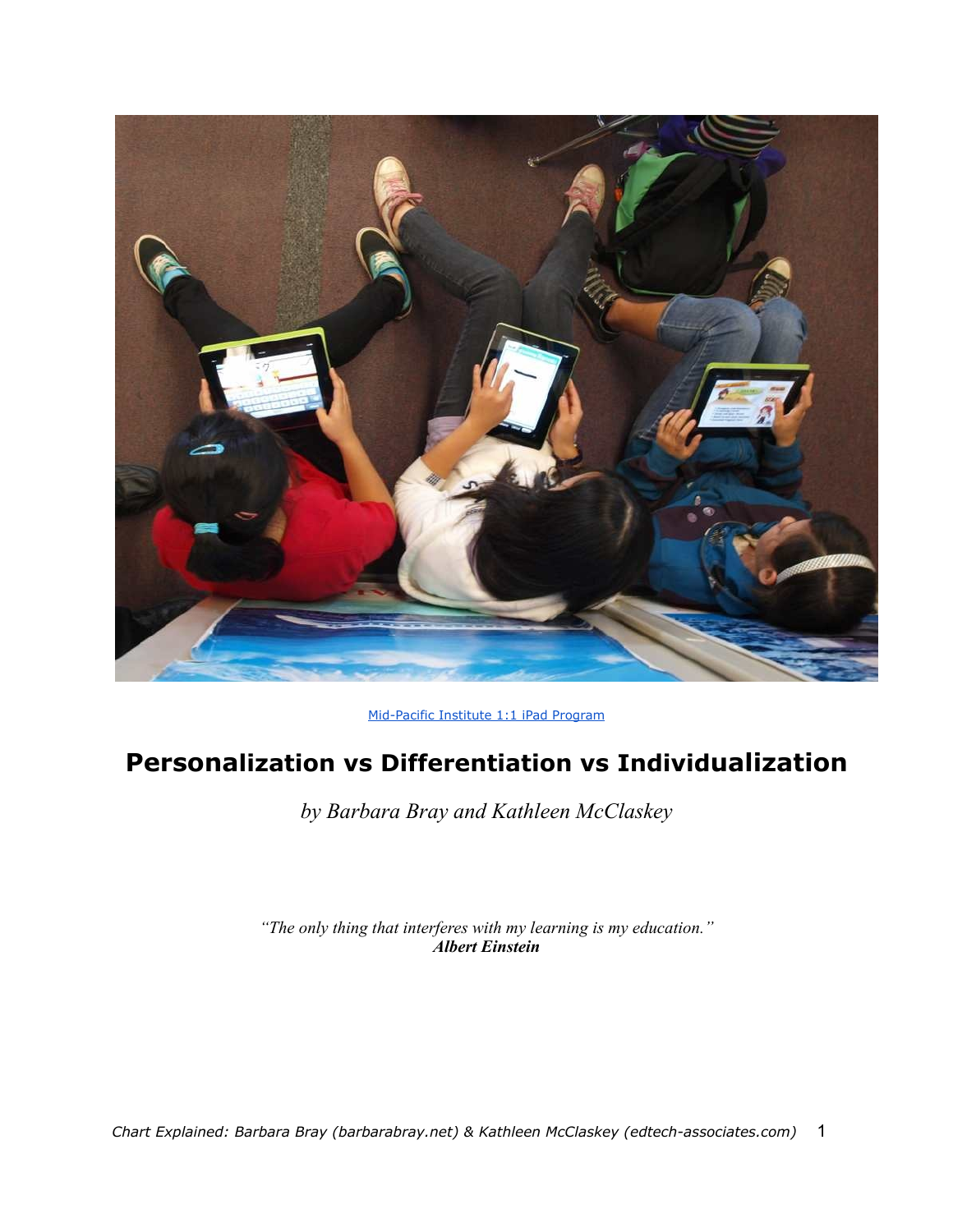## **Personalization vs Differentiation vs Individualization**

*Authors: Barbara Bray and Kathleen McClaskey*

There is a difference between personalization and differentiation and individualization. The first is learner-centered; the others are teacher-centered. There seems to be confusion in the education world about the differences and comparisons of these three terms as they relate to the learner.

The U.S. Department of Education defined the terms: personalization, differentiation, and individualization in the [2010 Education](http://www.ed.gov/technology/draft-netp-2010/individualized-personalized-differentiated-instruction) [Technology](http://www.ed.gov/technology/draft-netp-2010/individualized-personalized-differentiated-instruction) [Plan:](http://www.ed.gov/technology/draft-netp-2010/individualized-personalized-differentiated-instruction)

**Individualization** refers to instruction that is paced to the learning needs of different learners. Learning goals are the same for all students, but students can progress through the material at different speeds according to their learning needs. For example, students might take longer to progress through a given topic, skip topics that cover information they already know, or repeat topics they need more help on.

**Differentiation** refers to instruction that is tailored to the learning preferences of different learners. Learning goals are the same for all students, but the method or approach of instruction varies according to the preferences of each student or what research has found works best for students like them.

**Personalization** refers to instruction that is paced to learning needs, tailored to learning preferences, and tailored to the specific interests of different learners. In an environment that is fully personalized, the learning objectives and content as well as the method and pace may all vary (so personalization encompasses differentiation and individualization).

<http://www.ed.gov/technology/draft-netp-2010/individualized-personalized-differentiated-instruction>

The definitions the Ed Tech plan describes focuses on instruction -- not personalizing learning. These definitions motivated us to create a chart that compares these terms. We created this chart to provide a resource as a reference to the three terms and how the terms "Personalization," "Personalized Learning" or "Personalizing Learning" focus on the learner not instruction. We determined that using the term "learners" was a more accurate term than "students" in all learning environments. We see learning happening anywhere at anytime with anyone.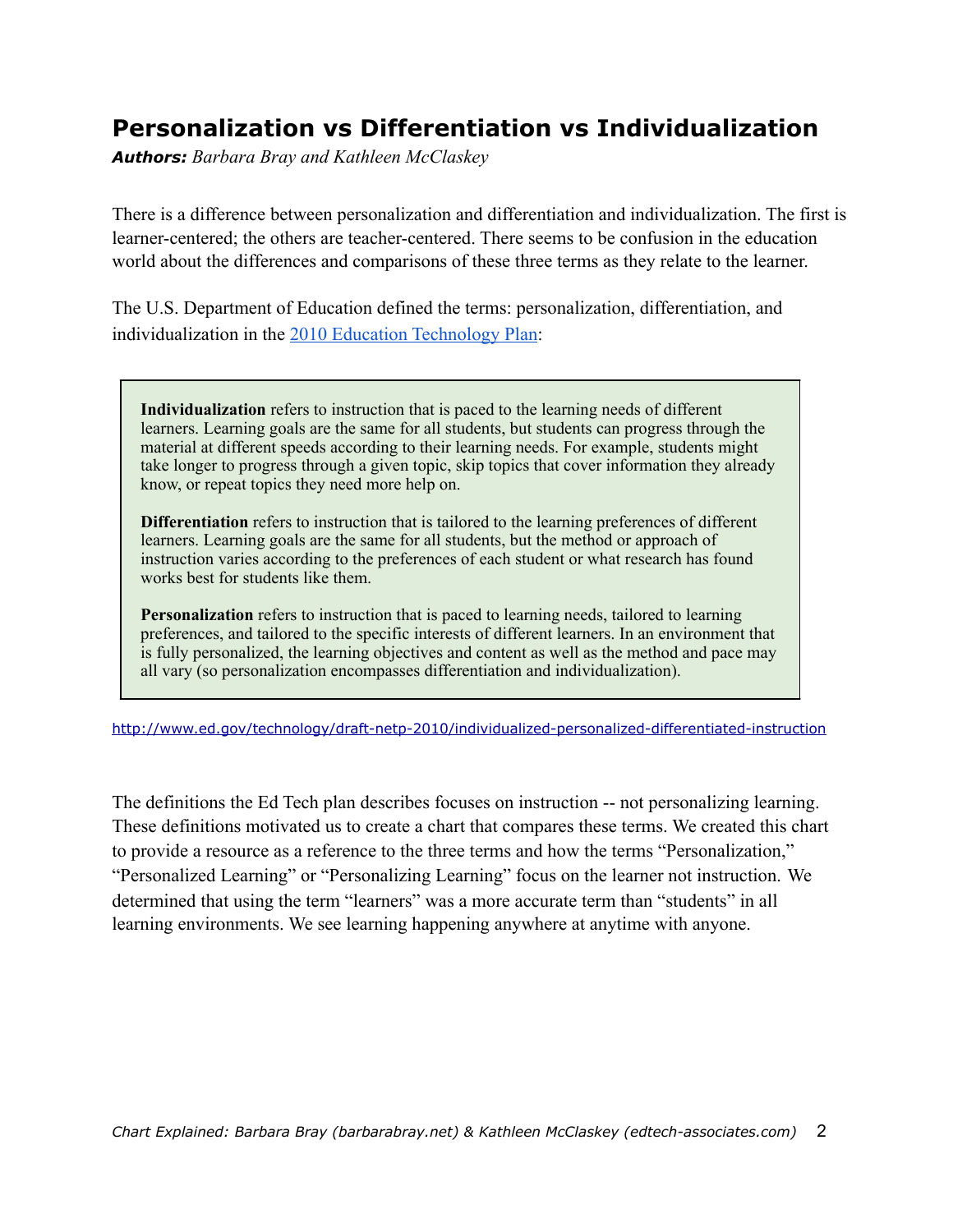### **Personalization vs Differentiation vs Individualization Chart**

| Personalization                                                                                                                                                                                                | <b>Differentiation</b>                                                                            | Individualization                                                                                                                |
|----------------------------------------------------------------------------------------------------------------------------------------------------------------------------------------------------------------|---------------------------------------------------------------------------------------------------|----------------------------------------------------------------------------------------------------------------------------------|
| starts with the learner                                                                                                                                                                                        | starts with groups of learners starts with the need of an                                         | lindividual learner                                                                                                              |
| connects with interests,<br>passions, and aspirations                                                                                                                                                          | adjusts to learning needs of<br>groups of learners                                                | accommodates learning<br>needs of the individual                                                                                 |
| learners actively participate in<br>the design of their learning                                                                                                                                               | explicit instruction based<br>upon the learning needs of<br>groups of learners                    | explicit instruction based<br>upon the learning needs of<br>an individual learner                                                |
| learners have a voice and choice teachers create or adapt<br>on what they learn                                                                                                                                | instruction and choose roles<br>for learners based on<br>different needs of learners              | teachers customize lessons<br>and tasks for learners based<br>lon individual needs                                               |
| different objectives for each<br>learner                                                                                                                                                                       | same objectives for groups of same objectives for learners<br>learners                            | with specific objectives for<br>individuals who receive one-<br>on-one support                                                   |
| learner selects appropriate<br>technology and resources to<br>support their learning                                                                                                                           | technology and resources are<br>selected to support the<br>learning needs of groups of<br>learner | technology and resources<br>are selected to support the<br>learning needs of an<br>individual learner                            |
| learners build a network of<br>peers, experts, teachers, and<br>paraprofessionals to guide and<br>support their learning                                                                                       | learners are reliant on the<br>quidance of teachers to<br>support their learning                  | learners are dependent on<br>individual teachers or para-<br>professionals to support<br>their learning                          |
| competency-based models<br>where the learner demonstrates<br>mastery                                                                                                                                           | based on Carnegie unit (seat<br>time) and grade level                                             | based on Carnegie unit<br>(seat time) and grade level                                                                            |
| assessment AS learning                                                                                                                                                                                         | assessment FOR learning                                                                           | assessment OF learning                                                                                                           |
| teachers develop capacity to<br>create independent learners who based testing and teachers<br>set goals, monitor progress, and<br>reflect on learning and<br>summative assessments based<br>on student mastery | assessment involves time-<br>provide feedback to advance<br>learning                              | summative assessment is<br>grade-based and involves<br>time-based testing which<br>confirms what learners know<br>and don't know |



Personalized Learning Chart b[y](https://sites.google.com/site/personalizedlearningtoolkits/) **[Barbara](https://sites.google.com/site/personalizedlearningtoolkits/) [Bray](https://sites.google.com/site/personalizedlearningtoolkits/) [and](https://sites.google.com/site/personalizedlearningtoolkits/) [Kathleen](https://sites.google.com/site/personalizedlearningtoolkits/) [McClaskey](https://sites.google.com/site/personalizedlearningtoolkits/)** is licensed under a [Creative](http://creativecommons.org/licenses/by-nc-nd/3.0/) [Commons](http://creativecommons.org/licenses/by-nc-nd/3.0/) [Attribution-NonCommercial-NoDerivs 3.0 Unported](http://creativecommons.org/licenses/by-nc-nd/3.0/) [License](http://creativecommons.org/licenses/by-nc-nd/3.0/).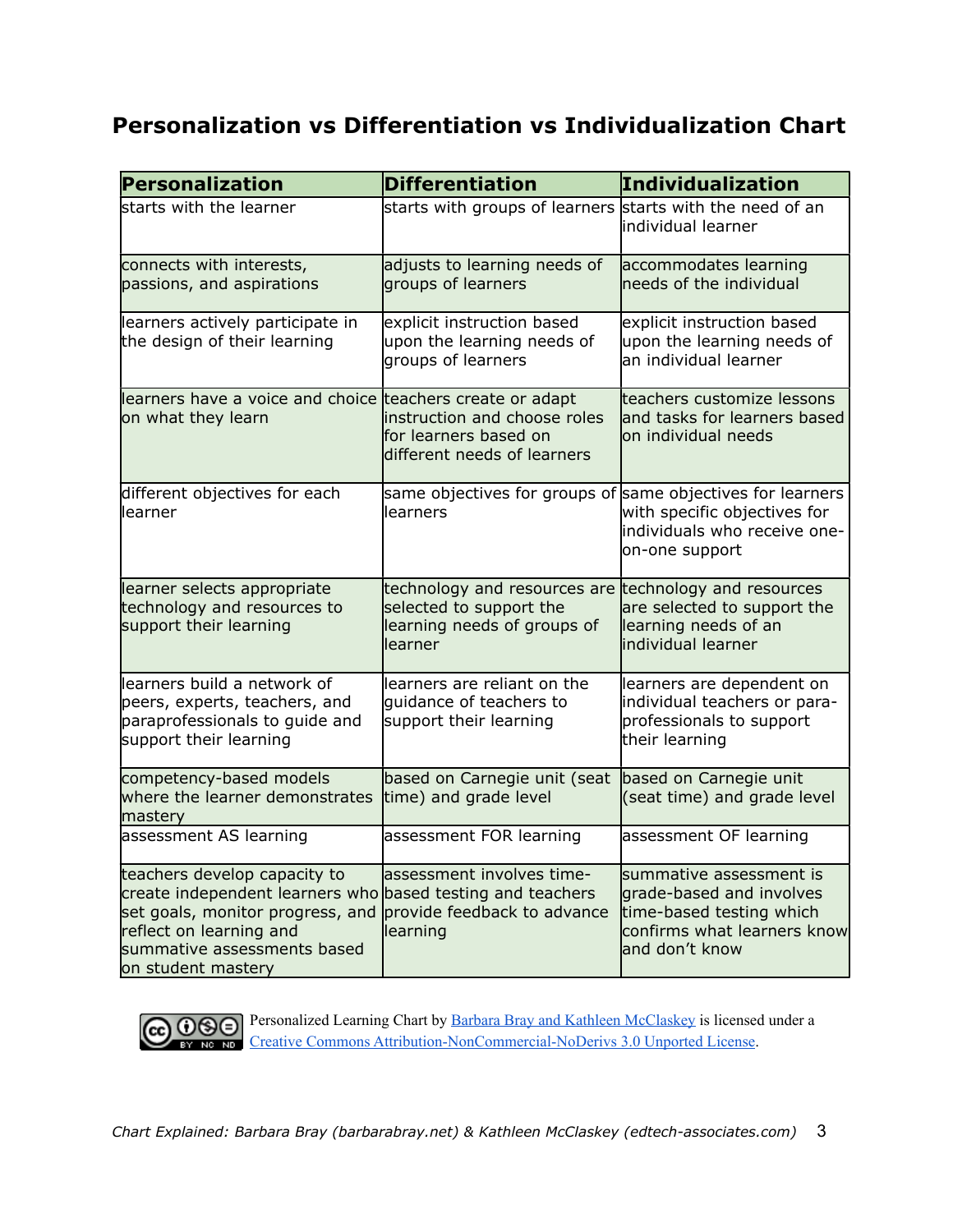# **Chart Explained**

This chart spurred discussions from educators around the world about the term, personalized learning. Not only were there thousands of daily hits and multiple requests for the chart, we were asked many questions to clarify different elements of the chart. We used some of these questions to expand on the chart for schools and organizations to have background information and resources to support their discussions. The questions we focused on for clarification purposes include:

- ! What does teaching and learning look like as it relates to these terms?
- ! How do we determine the learner's needs?
- ! How does the learner participate in their learning?
- ! How are objectives determined for the learner?
- ! How do learners support their learning?
- What is learning based on?
- How do you assess learning?

# **What does teaching and learning look like as it relates to these terms?**

| Personalization                               | <b>Differentiation</b> | <b>Individualization</b>              |
|-----------------------------------------------|------------------------|---------------------------------------|
| starts with the learner starts with groups of |                        | starts with the need of an individual |
|                                               | <b>llearners</b>       | llearner                              |

In an individualized learning environment, the learner's needs are identified through evaluations based on their challenges or disabilities. The teacher reviews the findings and recommendations from the evaluations with other professionals to adapt materials and instruction for an individual learner with cognitive or physical challenges.

#### *"If you remove the veil of disability, you can see the learner." Kathleen McClaskey*

In a differentiated learning environment, learners are identified based upon their challenges in a specific content area and skill levels. The teacher uses existing differentiated curriculum or adapts instruction to meet the needs of different groups of learners.

In a personalized learning environment, learning starts with the learner. The learner understands how they learn best so they can become an active participant in designing their learning goals along with the teacher.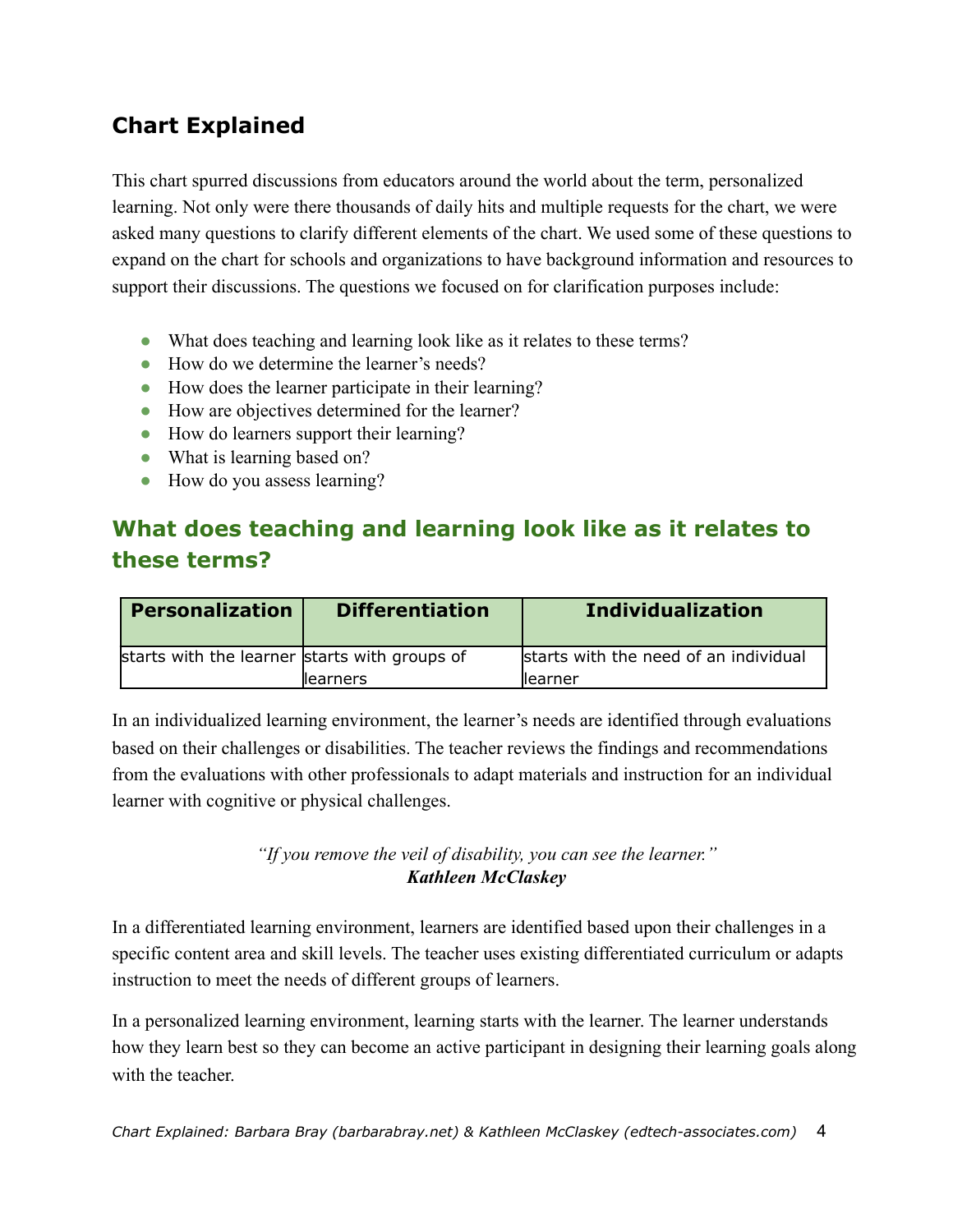## **How do we determine the learner's needs?**

| <b>Personalization</b>    | <b>Differentiation</b> | <b>Individualization</b>                                 |
|---------------------------|------------------------|----------------------------------------------------------|
| connects with interests,  |                        | adjusts to learning needs of accommodates learning needs |
| passions, and aspirations | groups of learners     | of the individual                                        |

We can determine each learner's needs by using an adapted version of the UDL (Universal Design for Learning) [Class](http://www.cast.org/teachingeverystudent/tools/classprofile.cfm) [Learning](http://www.cast.org/teachingeverystudent/tools/classprofile.cfm) [Profile](http://www.cast.org/teachingeverystudent/tools/classprofile.cfm) where a learner can understand their strengths, weaknesses, aptitudes, interests, talents, and, yes, aspirations. CAST [\(Center](http://www.cast.org) [for](http://www.cast.org) [Applied](http://www.cast.org) [Special](http://www.cast.org) [Technology\)](http://www.cast.org) states that common sense tells us that each learner is unique.

Using the Class Learning Profile, teachers discover how learners learn best and how they like to:

- ! access content information and the type of format content is in
- express what they know
- engage with content

### Why is UDL necessary?

Individuals bring a huge variety of skills, needs, and interests to learning. Neuroscience reveals that these differences are as varied and unique as our DNA or fingerprints. Three primary brain networks come into play:

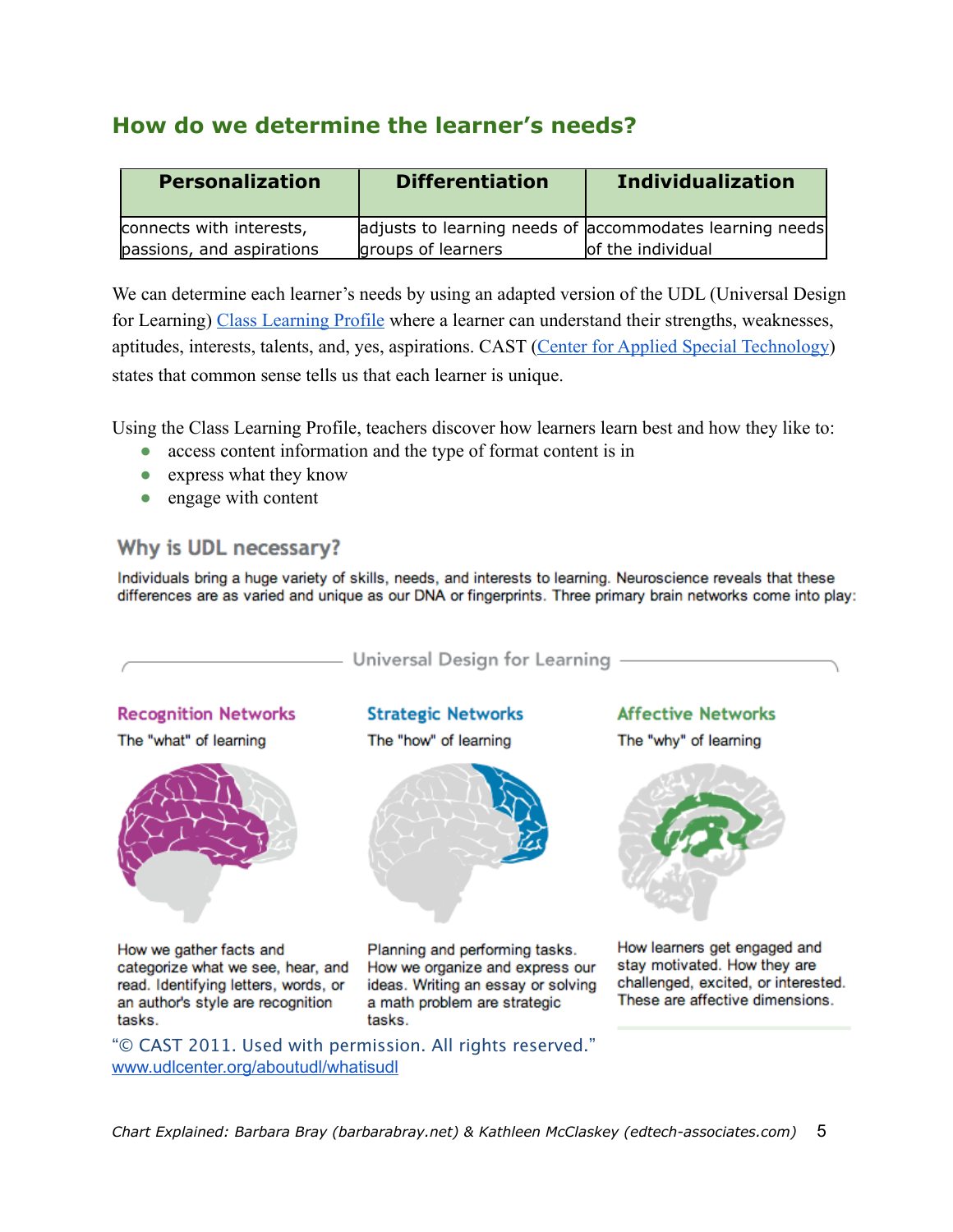An individualized learning environment usually involves learners with special needs where they have an individual education plan (IEP). These learners have been evaluated to determine their strengths and weaknesses in areas such as: reading, math, writing and other cognitive challenges. From these evaluations, a set of measurable goals are determined along with accommodations for the individual learner in an IEP. An agreement by the IEP Team is needed to implement them. Implementation can include out of classroom one-to-one instruction and/or tutoring plus classroom accommodations by the teacher with frequent support by an instructional aide.

Differentiation is responsive teaching rather than "one size fits all" teaching where teachers proactively plan varied approaches to what different groups of learners need to learn, how they will learn it, and/or how they will show what they have learned. According to Carol Tomlinson from Differentiation Central ([Differentiationcentral.com](http://differentiationcentral.com/whatisdi.html)), differentiating instruction increases the likelihood that each learner will learn as much as he or she can, as efficiently as possible.

> *"I am always ready to learn although I do not always like being taught." Winston Churchill*

In a personalized learning environment, we see the value of the UDL class learning profile for all learners to understand how they learn best. For learners to understand how they learn, a learner version of the profile tool could be used to help them share with their teachers how they would like to acquire information, express what they know and what ways they like to engage with the content. Learners are more motivated to learn and be engaged in the learning process if the learning activity is meaningful and relevant to them.

> *"Find your passion. Go with your strengths." Barbara Bray*

Acknowledging other learning environments, CAST ([Center](http://www.cast.org) [for](http://www.cast.org) [Applied](http://www.cast.org) [Special](http://www.cast.org) [Technology\)](http://www.cast.org) made the change from using the word "student" to "learner" in the UDL Guidelines 2.0, because the term "student" is too narrow. Student implies someone who is in the classroom. CAST realized that learning happens in many different learning environments where the term student might not be traditionally applied (e.g. museums, after-school programs, adult learning, etc.) The word learner was therefore chosen because of the ranges of situations to which it could apply. <http://www.udlcenter.org/aboutudl/udlguidelines/changes>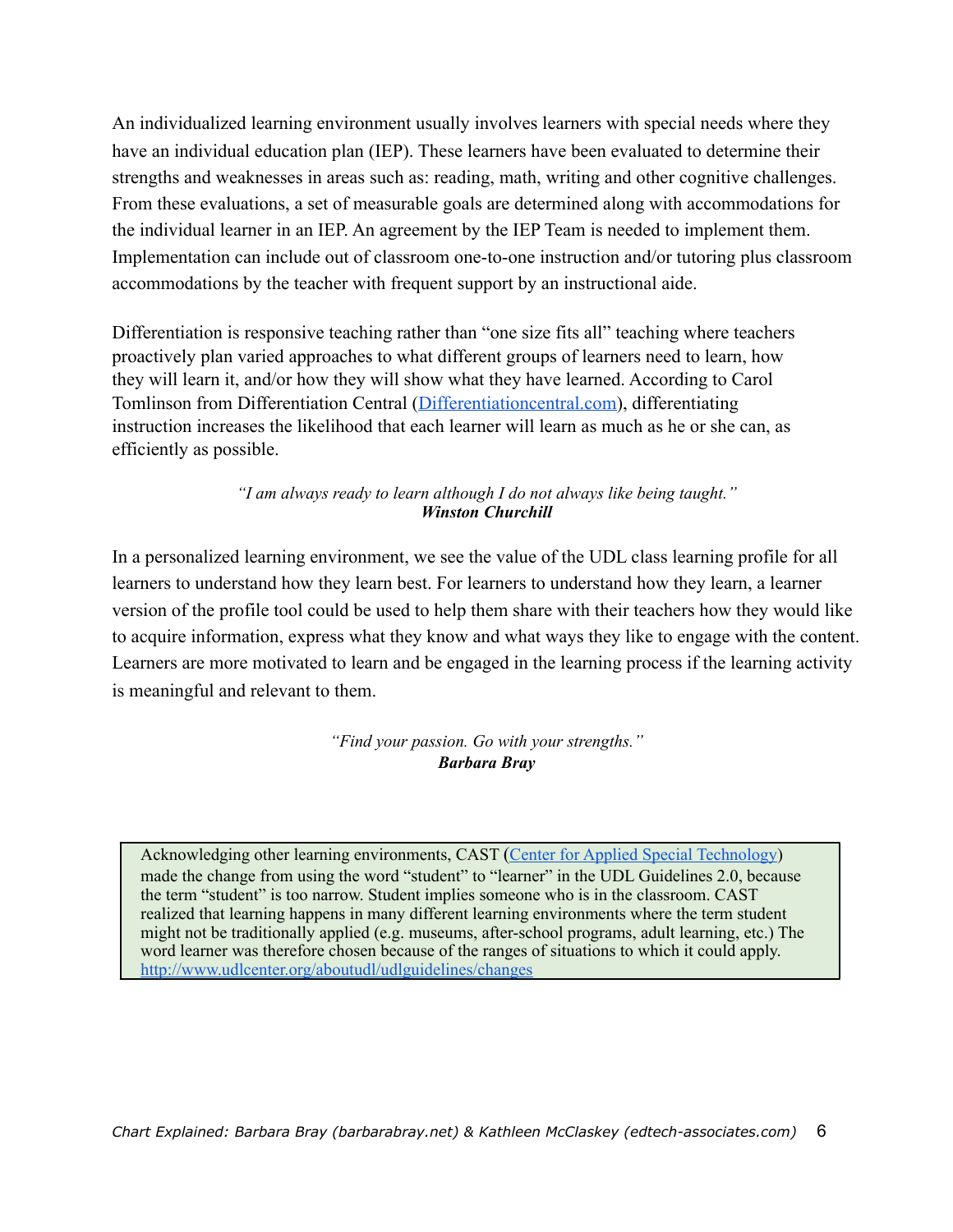| Personalization                                    | Differentiation                                                                                                                             | Individualization                                          |
|----------------------------------------------------|---------------------------------------------------------------------------------------------------------------------------------------------|------------------------------------------------------------|
| learners actively<br>their learning                | explicit instruction based upon explicit instruction based upon<br>participate in the design of the learning needs of groups<br>of learners | the learning needs of an<br>individual learner             |
| learners have a voice and teachers create or adapt | choice on what they learn linstruction and choose roles<br>for learners based on different on individual needs<br>needs of learners         | teachers customize lessons<br>and tasks for learners based |

### **How does a learner participate in their learning?**

In an individualized learning environment, learning is passive. Teachers or para-professionals deliver instruction to individual learners. The learner has no voice in the design of their instruction or choice in what they learn in this environment. The instruction is based on each learner's needs.

In a differentiated classroom, learners can be passive participants in their learning. Teachers use direct instruction that they differentiated based upon the learning needs of different groups of learners in their classroom. Some teachers may set up learning stations or flip the classroom with multiple ways of showing the same content to different types of learners. This confuses educators into thinking that if they flip the classroom, some teachers consider that learners are personalizing their learning. But, actually, learners are still passively receiving content and directions on what to learn. When learners have choices to interact with the content, discuss what they watched, read, or learned the night before, they are actively participating as learners. However, this is still not personalizing learning. The teacher still chose the topics and how learners demonstrate understanding.

*"School is torture because I am required to spend all my time doing menial tasks, worksheets, and rote memorization. This takes too much time away from being able to discover my hobbies, interests, or passions. I don't foresee having the ability to do that before I graduate high school." Adam Ritter, 10th grade student [\(Facebook\)](https://www.facebook.com/profile.php?id=1289509058)*

When a learner personalizes their learning, learners actively participate and drive their learning. They have a voice in what they are learning based on how they learn best. Learners have a choice in how they demonstrate evidence of their learning. Learners own and co-design their learning. The teacher is their guide on their personal journey.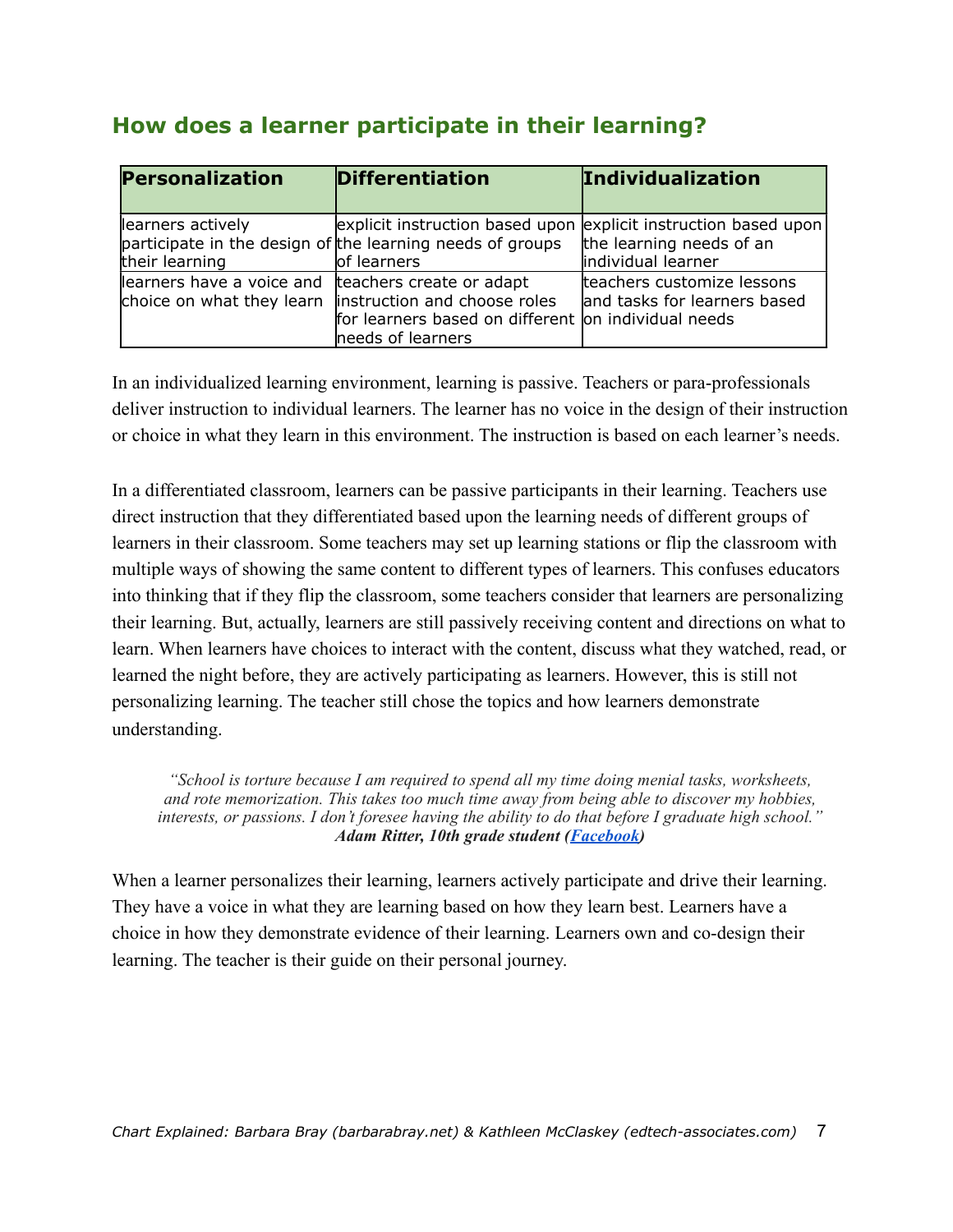## **How are objectives determined for the learner?**

| <b>Personalization</b>                   | <b>Differentiation</b>                                                  | <b>Individualization</b>                                                        |
|------------------------------------------|-------------------------------------------------------------------------|---------------------------------------------------------------------------------|
| different objectives for<br>each learner | same objectives for groups of same objectives for learners<br>llearners | with specific objectives for<br>individuals who receive one-on-<br>lone support |

When you individualize learning, learners may have the same objectives as all the learners in the class. However, there can be specific objectives for learners who may need one-on-one support. Teachers or para-professionals then support and provide accommodations for individual learners to meet these specific objectives.

To differentiate learning, a teacher identifies the same objectives for different groups of learners. Teachers use and analyze data to identify the different learners in their classroom. From this data, they can use, adapt, or create different lessons or resources on a concept around the same objectives based on the different group of learners.

To personalize learning, teachers and learners are co-designing objectives based on each learner's learning goals. There are different objectives for each learner. The learner drives their learning and owns their learning. The learner follows the objectives, monitors their progress in meeting the objectives, and reflects on their progress.

> *"The illiterate of the 21st century will not be those who cannot read and write, but those who cannot learn, unlearn, and relearn."* **Alvin Toffler**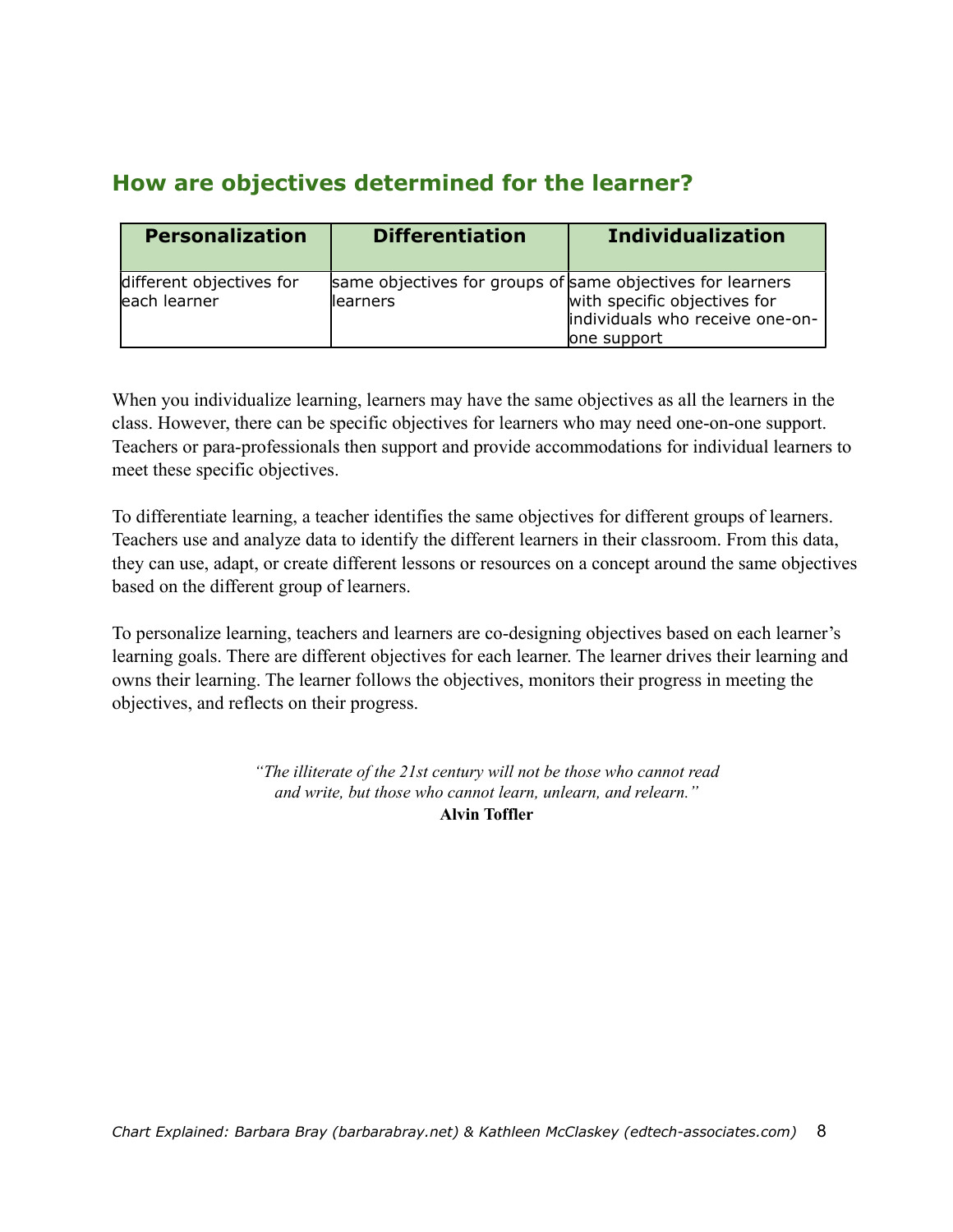### **How do learners support their learning?**

| <b>Personalization</b>                                                                                                                           | <b>Differentiation</b>                                                                             | <b>Individualization</b>                                                                                |
|--------------------------------------------------------------------------------------------------------------------------------------------------|----------------------------------------------------------------------------------------------------|---------------------------------------------------------------------------------------------------------|
| learner selects appropriate<br>technology and resources to<br>support their learning                                                             | technology and resources<br>are selected to support the<br>learning needs of groups of<br>llearner | technology and resources are<br>selected to support the<br>learning needs of an individual<br>llearner  |
| learners build a network of<br>peers, experts, teachers, and guidance of teachers to<br>paraprofessionals to guide<br>and support their learning | learners are reliant on the<br>support their learning                                              | learners are dependent on<br>individual teachers or para-<br>professionals to support their<br>learning |

In an individualized learning environment, tools and resources are selected by the teacher and are sometimes recommended by an evaluator, special education professional or consultant. The tools could include specialized software and/or hardware that supports the specific IEP goals agreed to by the IEP Team. In the best cases, teachers or para-professionals learn how to use theses specialized tools so that they can instruct students in the use of these tools to support their learning. If these tools are used consistently, the learner then adopts them as part of their toolkit.

In a differentiated learning environment, the teacher selects the tools and resources for the groups of learners based upon the activities or products that are included in the lesson. The teacher also considers how appropriate a tool or resource is for the different groups of learners. The learner may be able to choose content or a resource based upon their reading or skill level.

In a personalized learning environment, learners can access appropriate tools to support their learning. They have critical thinking skills so they can self select the tools they need to support any learning task, whether at a school or home. ICT (Information and Communication Technology) literacy would be an essential skill in a personalized learning environment. As 21st century learners, they collaborate, share, and learn with their peers, experts, and other learners around the world.

> *"ICT literacy is the ability to choose and use the technology for the task."*  **Kathleen McClaskey**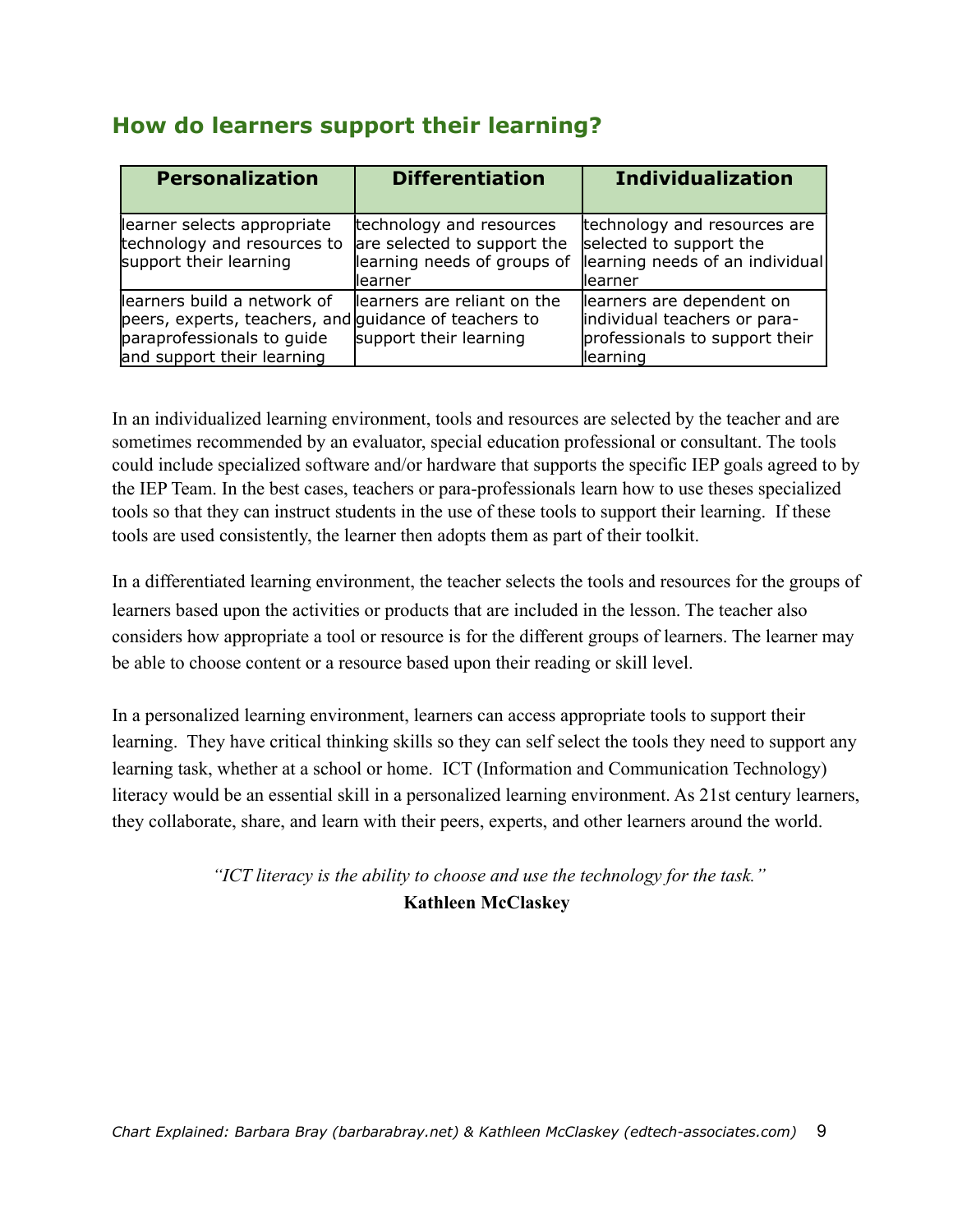## **What is learning based on?**

| <b>Personalization</b>                                               | <b>Differentiation</b>                                                             | <b>Individualization</b> |
|----------------------------------------------------------------------|------------------------------------------------------------------------------------|--------------------------|
| competency-based models<br>where the learner<br>demonstrates mastery | based on Carnegie unit (seat based on Carnegie unit (seat<br>time) and grade level | time) and grade level    |

In individualized and differentiated learning environments, learners are awarded credit for classes on the basis of the Carnegie unit that plays a powerful role in managing transactions within the education system. First, it provides a unit of exchange to allow different schools and institutions to relate to each other, especially the transition from high school to college. Second, the Carnegie unit is based upon the amount of time that a teacher is in front of a classroom and the time learners are in school. It doesn't take into account how effective the teacher is, how much time and effort the teacher contributes outside the classroom, or how much time and effort learners contribute.

Competency-based pathways are based on mastery not on seat time which expects teachers to help all learners succeed in mastering skills.

iNACOL (International Association for K-12 Online Learning) developed a website on ["Competency-Based](https://sites.google.com/site/competencybasedpathways/home) [Pathways](https://sites.google.com/site/competencybasedpathways/home)" that describes five design principles.

**Design Principle 1:** Students (Learners) Advance upon Mastery

**Design Principle 2:** Explicit and Measurable Learning Objectives Empower Students (Learners)

**Design Principle 3:** Assessment Is Meaningful and a Positive Learning Experience for Students (Learners)

**Design Principle 4:** Students (Learners) Receive Rapid, Differentiated Support

**Design Principle 5:** Learning Outcomes Emphasize Include Application and Creation of Knowledge

We have inserted "Learners" in parenthesis wherever the word "Students" is listed.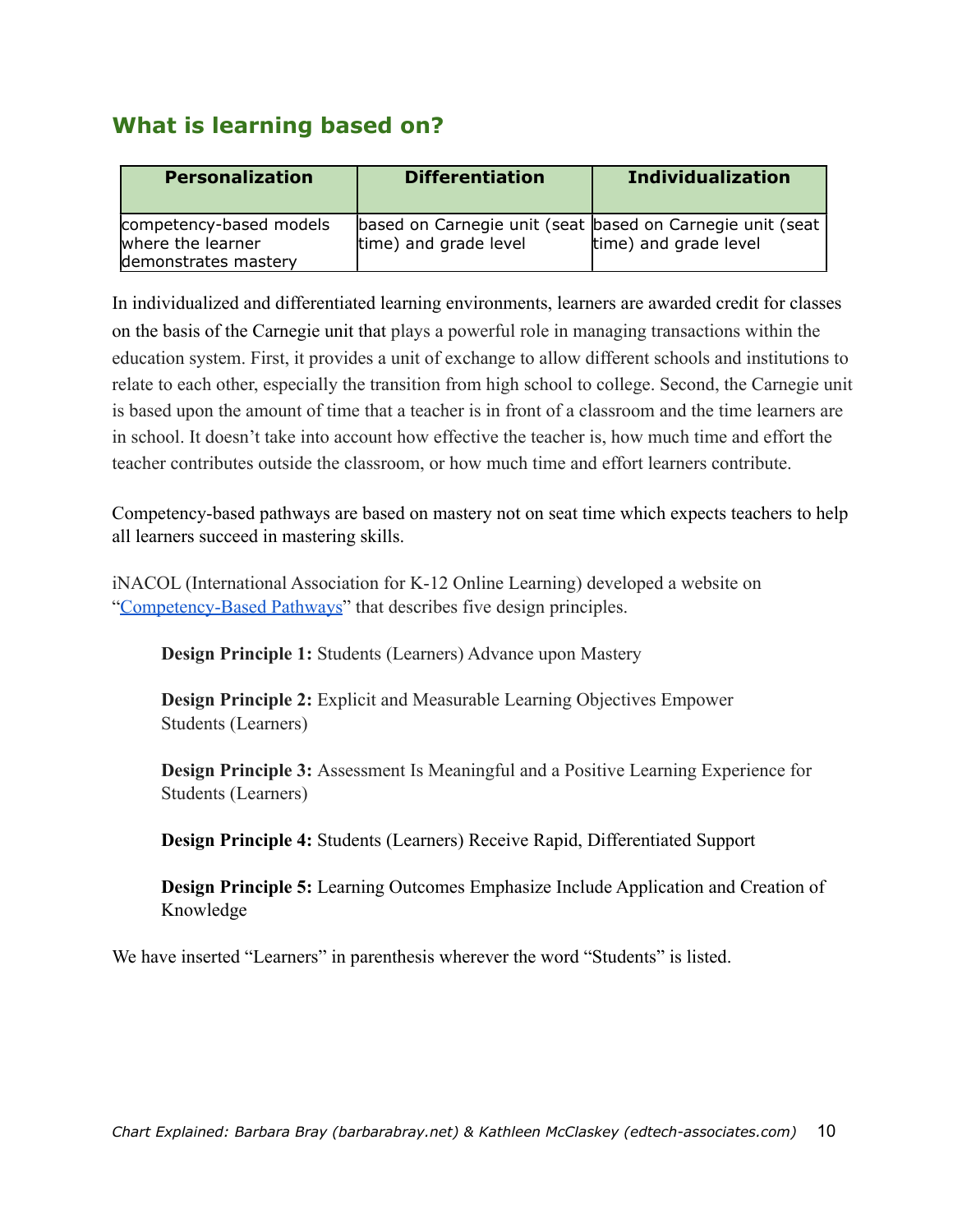### **How do you assess learning?**

| <b>Personalization</b>                                                                                                                                                                                                                                   | <b>Differentiation</b>                                                   | <b>Individualization</b>                                                  |
|----------------------------------------------------------------------------------------------------------------------------------------------------------------------------------------------------------------------------------------------------------|--------------------------------------------------------------------------|---------------------------------------------------------------------------|
| assessment AS learning                                                                                                                                                                                                                                   | assessment FOR learning                                                  | assessment OF learning                                                    |
| teachers develop capacity to<br>create independent learners who based testing and<br>set goals, monitor progress, and teachers provide feedback time-based testing which<br>reflect on learning and<br>summative assessments based<br>on student mastery | lassessment involves time-summative assessment is<br>to advance learning | grade-based and involves<br>confirms what learners know<br>and don't know |



British Columbia created an [interactive](http://www.personalizedlearningbc.ca/#/22-23) [discussion](http://www.personalizedlearningbc.ca/#/22-23) [guide](http://www.personalizedlearningbc.ca/#/22-23) on Personalized Learning. On page 18 of the PDF guide, they state that "student assessment is the process of gathering evidence of what a student knows, understands and is able to do and determines how well they are achieving the learning outcomes."

The report [Rethinking](https://docs.google.com/viewer?a=v&q=cache:QL78tHI63OIJ:www.edu.gov.mb.ca/k12/assess/wncp/rethinking_assess_mb.pdf+&hl=en&gl=us&pid=bl&srcid=ADGEEShXJozyR9OaqN2lwX4PN3IfipvM1N5-i-x-7_6UzcAHggnSEjYi0dilDCorXQbCnDsF9CrdCnpE1BceAyUn2Y3xD3c0bcSyAHJxztINJ2TTlF2eT_9fFzvAO3VUyoYfMYusSNRy&sig=AHIEtbT_d9X9JZLXd324-Qigk64twWzNiw) [Classroom](https://docs.google.com/viewer?a=v&q=cache:QL78tHI63OIJ:www.edu.gov.mb.ca/k12/assess/wncp/rethinking_assess_mb.pdf+&hl=en&gl=us&pid=bl&srcid=ADGEEShXJozyR9OaqN2lwX4PN3IfipvM1N5-i-x-7_6UzcAHggnSEjYi0dilDCorXQbCnDsF9CrdCnpE1BceAyUn2Y3xD3c0bcSyAHJxztINJ2TTlF2eT_9fFzvAO3VUyoYfMYusSNRy&sig=AHIEtbT_d9X9JZLXd324-Qigk64twWzNiw) [Assessment](https://docs.google.com/viewer?a=v&q=cache:QL78tHI63OIJ:www.edu.gov.mb.ca/k12/assess/wncp/rethinking_assess_mb.pdf+&hl=en&gl=us&pid=bl&srcid=ADGEEShXJozyR9OaqN2lwX4PN3IfipvM1N5-i-x-7_6UzcAHggnSEjYi0dilDCorXQbCnDsF9CrdCnpE1BceAyUn2Y3xD3c0bcSyAHJxztINJ2TTlF2eT_9fFzvAO3VUyoYfMYusSNRy&sig=AHIEtbT_d9X9JZLXd324-Qigk64twWzNiw) [with](https://docs.google.com/viewer?a=v&q=cache:QL78tHI63OIJ:www.edu.gov.mb.ca/k12/assess/wncp/rethinking_assess_mb.pdf+&hl=en&gl=us&pid=bl&srcid=ADGEEShXJozyR9OaqN2lwX4PN3IfipvM1N5-i-x-7_6UzcAHggnSEjYi0dilDCorXQbCnDsF9CrdCnpE1BceAyUn2Y3xD3c0bcSyAHJxztINJ2TTlF2eT_9fFzvAO3VUyoYfMYusSNRy&sig=AHIEtbT_d9X9JZLXd324-Qigk64twWzNiw) [Purpose](https://docs.google.com/viewer?a=v&q=cache:QL78tHI63OIJ:www.edu.gov.mb.ca/k12/assess/wncp/rethinking_assess_mb.pdf+&hl=en&gl=us&pid=bl&srcid=ADGEEShXJozyR9OaqN2lwX4PN3IfipvM1N5-i-x-7_6UzcAHggnSEjYi0dilDCorXQbCnDsF9CrdCnpE1BceAyUn2Y3xD3c0bcSyAHJxztINJ2TTlF2eT_9fFzvAO3VUyoYfMYusSNRy&sig=AHIEtbT_d9X9JZLXd324-Qigk64twWzNiw) [in](https://docs.google.com/viewer?a=v&q=cache:QL78tHI63OIJ:www.edu.gov.mb.ca/k12/assess/wncp/rethinking_assess_mb.pdf+&hl=en&gl=us&pid=bl&srcid=ADGEEShXJozyR9OaqN2lwX4PN3IfipvM1N5-i-x-7_6UzcAHggnSEjYi0dilDCorXQbCnDsF9CrdCnpE1BceAyUn2Y3xD3c0bcSyAHJxztINJ2TTlF2eT_9fFzvAO3VUyoYfMYusSNRy&sig=AHIEtbT_d9X9JZLXd324-Qigk64twWzNiw) [Mind](https://docs.google.com/viewer?a=v&q=cache:QL78tHI63OIJ:www.edu.gov.mb.ca/k12/assess/wncp/rethinking_assess_mb.pdf+&hl=en&gl=us&pid=bl&srcid=ADGEEShXJozyR9OaqN2lwX4PN3IfipvM1N5-i-x-7_6UzcAHggnSEjYi0dilDCorXQbCnDsF9CrdCnpE1BceAyUn2Y3xD3c0bcSyAHJxztINJ2TTlF2eT_9fFzvAO3VUyoYfMYusSNRy&sig=AHIEtbT_d9X9JZLXd324-Qigk64twWzNiw) shows the focus has been on assessment of learning where teachers measure student learning after the fact (Diagram 1). To ensure learners are acquiring essential skills such as self-regulation, a shift towards assessment as learning is required where learners evaluate and adapt their own learning (Diagram 2).

**Assessment** *of* **learning** (Individualization) refers to strategies designed to confirm what learners know, demonstrate whether or not they have met curriculum outcomes or the goals of their individualized programs, or to certify proficiency and make decisions about learners' future programs or placements.

Effective assessment of learning requires that teachers provide:

- ! a rationale for undertaking a particular assessment of learning at a particular point in time.
- clear descriptions of the intended learning.
- processes that make it possible for students to demonstrate their competence and skill.
- a range of alternative mechanisms for assessing the same outcomes.
- public and defensible reference points for making judgements.
- transparent approaches to interpretation.
- descriptions of the assessment process.
- strategies for recourse in the event of disagreement about the decisions.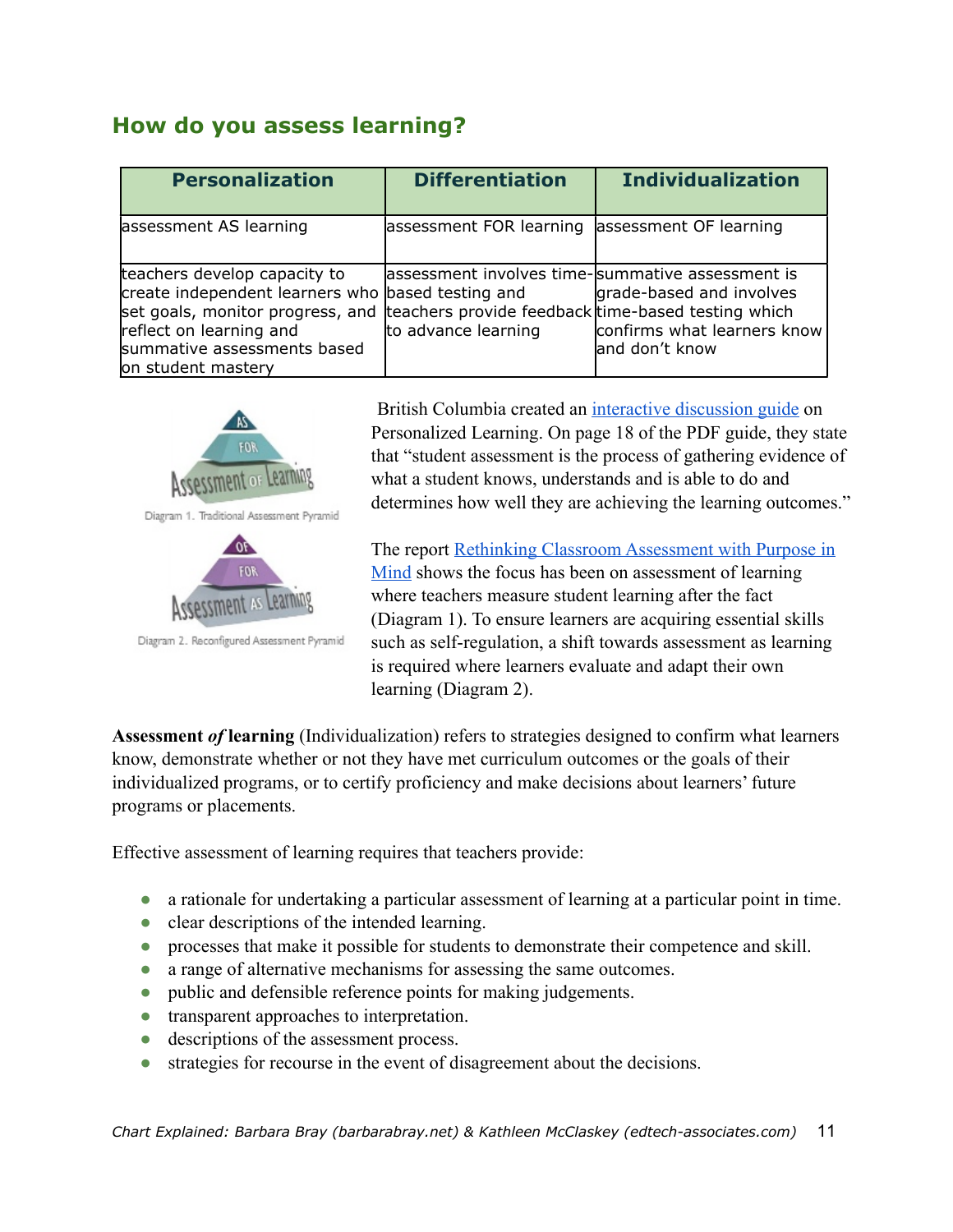**Assessment** *for* **learning** (Differentiation) occurs throughout the learning process. It is interactive, with teachers:

- aligning instruction with the targeted outcomes.
- identifying particular learning needs of learners or groups.
- selecting and adapting materials and resources.
- creating differentiated teaching strategies and learning opportunities for helping individual learners move forward in their learning.
- providing immediate feedback and direction to learners.

Assessment for learning provides information about what learners already know and can do, so that teachers can design the most appropriate next steps in instruction.

**Assessment** *as* **learning** (Personalization) is based in research about how learning happens, and is characterized by learners reflecting on their own learning and making adjustments so that they achieve deeper understanding. The teacher's role in promoting the development of independent learners through assessment **as** learning is to:

- model and teach the skills of self-assessment.
- guide learners in setting goals, and monitoring their progress toward them.
- provide exemplars and models of good practice and quality work that reflect curriculum outcomes.
- ! work with learners to develop clear criteria of good practice.
- guide learners in developing internal feedback or self-monitoring mechanisms to validate and question their own thinking, and to become comfortable with the ambiguity and uncertainty that is inevitable in learning anything new.
- provide regular and challenging opportunities to practise, so that learners can become confident, competent self-assessors.
- monitor learners' meta-cognitive processes as well as their learning, and provide descriptive feedback.
- create an environment where it is safe for learners to take chances and where support is readily available.

Reporting in assessment **as** learning is the responsibility of learners, who must learn to articulate and defend the nature and quality of their learning. When learners reflect on their own learning and must communicate it to others, they are intensifying their understanding about a topic, their own learning strengths, and the areas in which they need to develop further.

> *"I am still learning." Michelangelo*